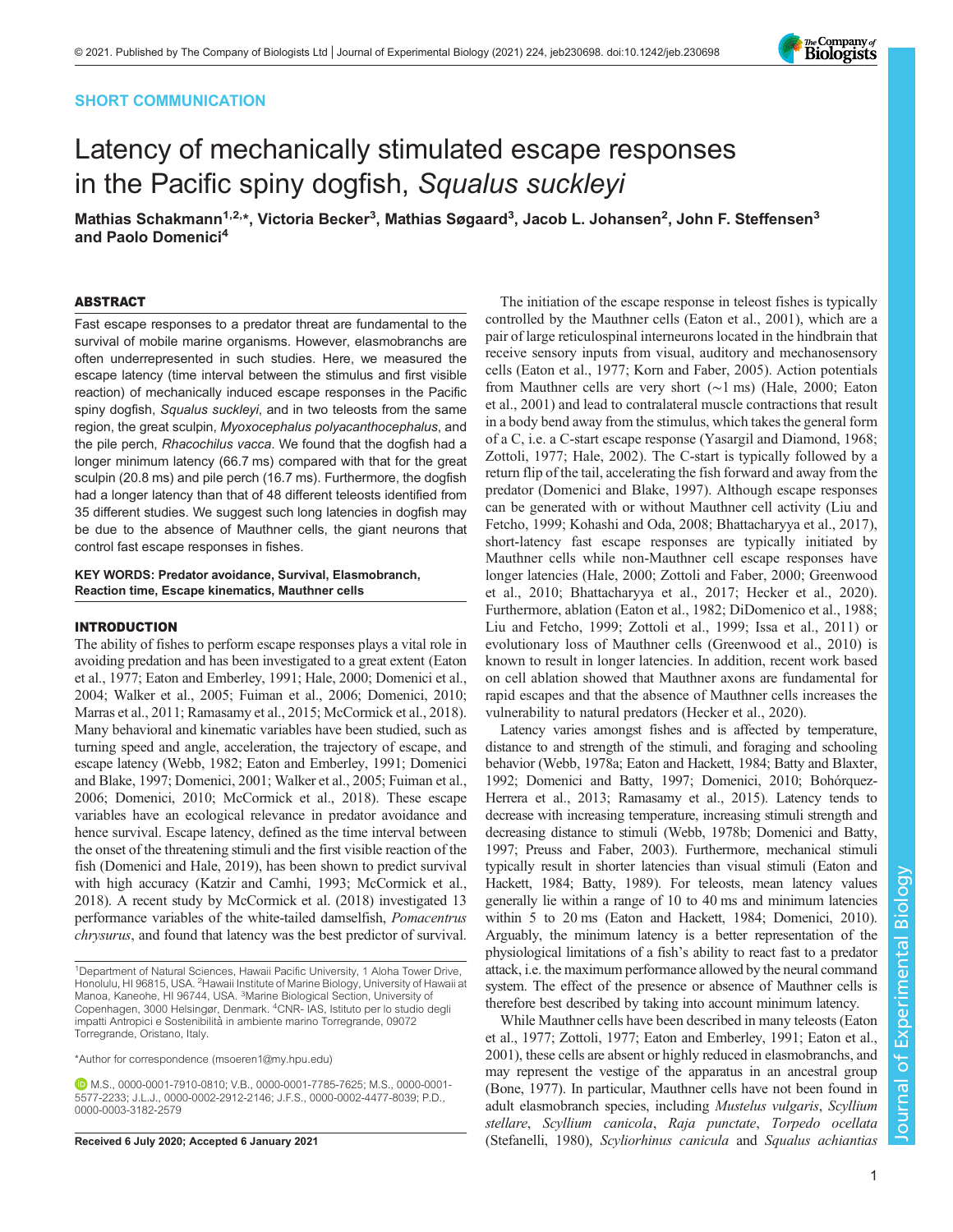[\(Bone, 1977](#page-4-0)). Escape responses are particularly understudied in elasmobranchs, probably because of their large size and difficulty in handling under experimental settings [\(Seamone et al., 2014\)](#page-5-0). However, the majority of elasmobranchs are mesopredators, such as the Pacific spiny dogfish, Squalus suckleyi (Girard 1855), which are vulnerable to predation from larger sharks and marine mammals [\(Vaughn et al., 2007](#page-5-0); [Ford et al., 2011\)](#page-5-0). Some studies have observed escape responses in spiny dogfish when startled by thrusting of a pole or by an approaching predator model [\(Domenici et al., 2004](#page-4-0); [Seamone et al., 2014\)](#page-5-0). However, these approaches were unable to accurately determine the time between the onset of the stimuli and the reaction of the sharks (i.e. the latency). While Mauthner cells have been related to teleost escape performance and latency in particular [\(DiDomenico et al., 1988;](#page-4-0) [Kohashi and Oda, 2008](#page-5-0); [Greenwood et al.,](#page-5-0) [2010\)](#page-5-0), it is unknown how the timing of the escape response of adult elasmobranchs compares with that of teleosts, given that adult elasmobranchs lack Mauthner cells [\(Bone, 1977;](#page-4-0) [Stefanelli, 1980\)](#page-5-0). To our knowledge, no studies have measured the escape latency of this species or any other elasmobranchs.

This study aimed to (1) measure the escape latency of a model elasmobranch, the Pacific spiny dogfish, S. suckleyi, when startled by a mechanical stimulus; (2) compare the results with the latencies of four teleost species from the same geographical area, the great sculpin, Myoxocephalus polyacanthocephalus (Pallas 1814), the pile perch, Rhacochilus vacca (Girard 1855) (both measured in this study), the shiner perch, *Cymatogaster aggregata*, and the silverspotted sculpin, Blepsias cirrhosus (data for both from previous studies), all of which were assumed to possess Mauthner cells [\(Stefanelli, 1980\)](#page-5-0); and (3) compare the findings with a literature search of published escape latencies of 45 other teleosts from a range of environmental conditions. We hypothesized that the latency of the Pacific spiny dogfish is considerably longer than that of teleosts, because of the absence of Mauthner cells.

# MATERIALS AND METHODS

# Animals

Pacific spiny dogfish, S. suckleyi ( $n=11$ ; total length 76.25 $\pm$ 6.05 cm, mean±s.d.; [Table 1](#page-2-0)), were caught off Pier H in Friday Harbor, San Juan Island, WA, USA, in July 2019 with hook and line. The sharks were then transported in an aerated cooler (106×48×50 cm) and kept in three separate circular flow-through seawater tanks (224×100 cm, 12.0–14.4°C, 12 h:12 h light:dark photoperiod) at Friday Harbor Laboratories, University of Washington. The sharks were fed to satiation once per day, with locally caught fish from beach seining.

Two teleost species, the great sculpin, M. polyacanthocephalus  $(n=7; \text{ total length } 16.30 \pm 1.30 \text{ cm}, \text{ mass } 44.90 \pm 8.90 \text{ g}, \text{ means} \pm \text{s.d.}$ and the pile perch, R. vacca ( $n=10$ ; total length 15.85 $\pm$ 1.76 cm, mass 54.17±20.30 g, means±s.d.) were used to determine escape latency in teleosts living in the same area ([Table 1\)](#page-2-0). Both species were caught by beach seining at Jackson Beach, San Juan Island, WA, USA, in July 2019. All fish were separated by species and kept in several flowthrough seawater tanks  $(90\times60\times15$  cm, 12.0–14.4°C, 12 h:12 h light: dark photoperiod) at Friday Harbor Laboratories, University of Washington. Fish were fed every other day with pieces of shrimp and fasted for 2 days before the experiment commenced. All experiments were performed under IACUC protocol number 4238-03.

## Experimental setup

Experimental trials inducing escape responses in the Pacific spiny dogfish, S. suckleyi, were performed in a 3870 l circular flowthrough experimental tank with a diameter of 3.60 m and a water height of 45 cm. A cylindrical PVC tube with a diameter of 17 cm and a height of 1.30 m was hung 3 cm above the water surface and 10 cm from the wall of the tank. Inside the tube was a 75 cl plastic bottle, filled with sand, hung from a string and dropped from a height of 1.33 m. The stimulus was dropped from inside the tube to ensure that the sharks would not be able to detect the object falling (i.e. no visual stimulation) and the time of mechanical stimulation was considered to correspond to the frame in which the object broke the surface of the water  $(t_0)$  ([Fig. 1A](#page-2-0)). The stimulus was not initiated if the shark was between the stimulus and the closest wall and as fish escape responses typically result in a bend away from the stimulus [\(Domenici, 2010\)](#page-4-0) the sharks always had plenty of space between them and the opposite wall towards which they escaped. A GoPro (GoPro Hero5 Black) was placed 3.45 m above the water surface and 35 cm from the tank wall, next to the tube, recording the escape response at a frame rate of 240 frames s−<sup>1</sup> . A mirror was attached to the side of the tank 15 cm from the tube and placed right at the water surface at a 45 deg angle. This enabled the detection of stimulus onset, i.e. when the stimulus broke the water surface  $(t_0)$ .

The experimental setup for the great sculpin consisted of a flowthrough tank  $(130\times110\times74 \text{ cm})$  and smaller flow-through tank  $(130\times60\times40$  cm) for the pile perch with a water height of 21 cm for both. The test area for the pile perches was smaller to allow fish to remain within the camera's field of view. A cylindrical PVC tube with a diameter of 10 cm and a height of 54 cm was placed 6 cm off center from the long axis, with its lower edge 2 cm above the water. A 50 ml conical test tube, filled with sand, was hung on a string with an electromagnet, and dropped from a height of 56 cm inside the tube, to avoid visual stimulation while the stimulus fell from above the water. An Olympus Tough TG-870 camera was mounted 77 cm above the water, recording at a frame rate of 240 frames s<sup>-1</sup>. A mirror was mounted on the side of the tank at a 45 deg angle so the camera could detect the moment when the object broke the water surface  $(t_0)$ .

#### Protocol

Preliminary trials showed that sharks that had been fasted were more likely to actively swim around the tank in contrast to fed sharks that tended to rest at the bottom. As mostly only the active hungry sharks would repeatedly swim close to the mechanical stimuli, the sharks were starved for 5 days before the experiment commenced [\(Bangley](#page-4-0) [and Rulifson, 2014](#page-4-0)). Furthermore, preliminary trials also showed that calm sharks typically swam slowly around the tank close to the edge. Once startled, however, they would immediately increase their swimming speed and frequently cross the center section of the test tank. Following each startle trial, it took 5–15 min for the sharks to calm down and resume their calm pre-stimulus swimming behavior.

The experimental protocol was designed to trigger a maximum of five successful escape responses in each individual with a 30 min reacclimation period between each response (i.e. double the time it took them to resume calm swimming behavior). Before escape response trials commenced, each individual of the Pacific spiny dogfish was acclimated to the experimental tank for 1 h, until they exhibited calm swimming behavior. The first stimulus was then initiated. If the shark did not react to a stimulus, a second attempt was performed within 60 s. This procedure was followed by a waiting period of 30 min to let the sharks resume calm swimming behavior before the next stimulus onset. Trials were continuously run until five escape responses had been collected for each individual. If an individual showed no response in three consecutive trials, the experiment was terminated after the third trial. As a result, the experiments yielded the following combinations of individual sharks (S) and their responses (R): 3S with 5R, 3S with 4R, 2S with 3R, 1S with 2R, 2S with 1R (i.e. a total of 11 individuals with 37 trials).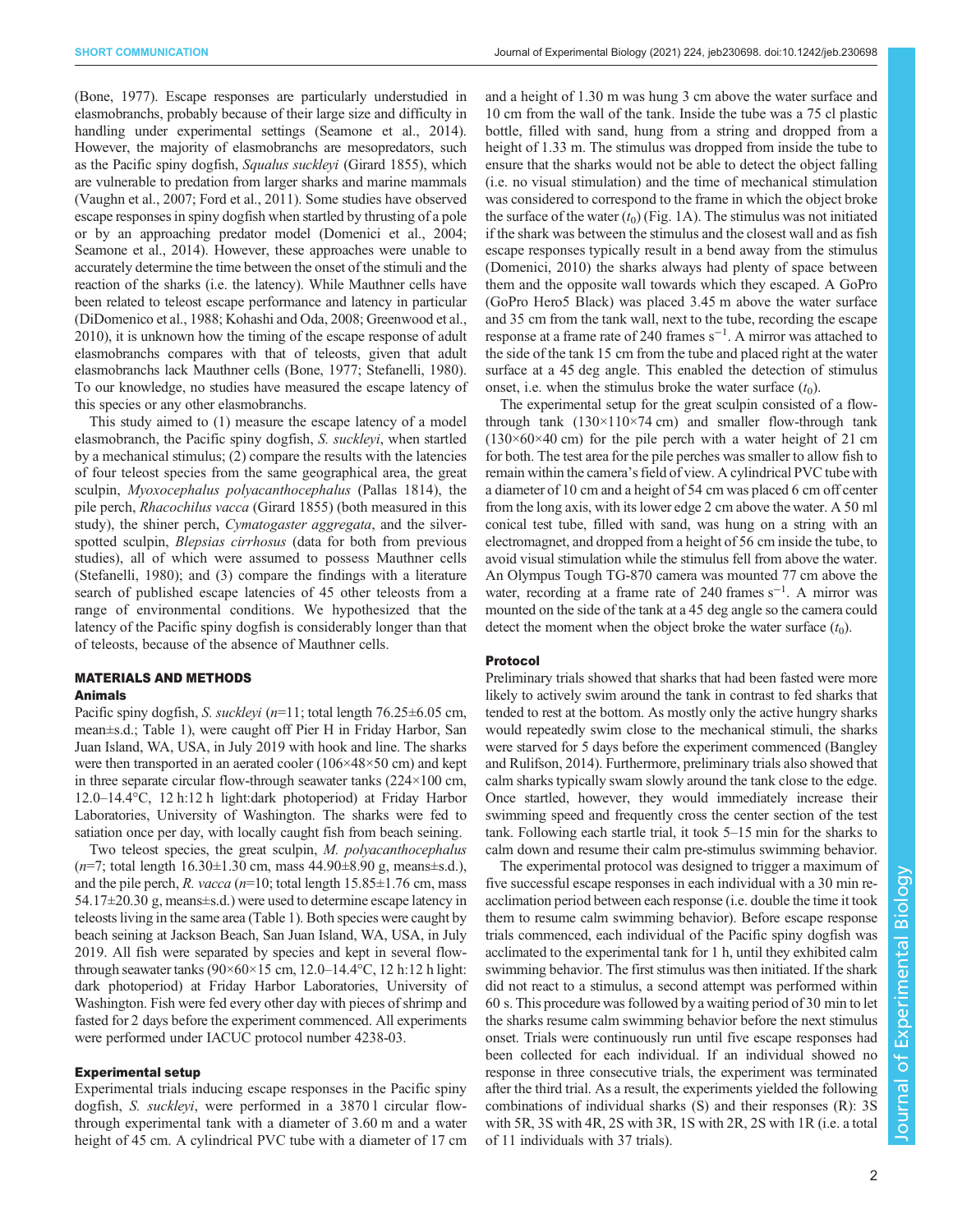<span id="page-2-0"></span>

| Species                               | Stimuli                 | Latency (ms;<br>mean±s.d. or range) | Min. latency<br>(ms)     | $\mathsf{n}$             | Body length (cm;<br>mean±s.d. or range) | Temperature<br>$(^{\circ}C)$ | Reference                          |
|---------------------------------------|-------------------------|-------------------------------------|--------------------------|--------------------------|-----------------------------------------|------------------------------|------------------------------------|
| Clupea harengus                       | Mechano-acoustic        | 38.9±36.3                           | 15                       | 117                      | $18 - 23$                               | 12.5                         | Domenici and Batty (1997)          |
| Cymatogaster aggregata                | Mechano-acoustic        | 119±10.4                            | 12                       | 46                       | $8.9 + 0.9$                             | 13                           | Dadda et al. (2010)                |
| Squalus suckleyi                      | Mechano-acoustic        | $97.8 \pm 18.2$                     | 66.7                     | 11                       | $76.3 \pm 6.1$                          | 13.3                         | Present study                      |
| Myoxocephalus<br>polyacantho-cephalus | Mechano-acoustic        | $44.6 \pm 5.4$                      | 20.8                     | 7                        | $16.3 \pm 1.3$                          | 13.3                         | Present study                      |
| Rhacochilus vacca                     | Mechano-acoustic        | 60.8±23.4                           | 16.7                     | 10                       | $15.9 \pm 1.8$                          | 13.3                         | Present study                      |
| <b>Blepsias cirrhosus</b>             | Mechano-acoustic        | 24.7±18.5                           | 12                       | 11                       | $13.1 \pm 0.8$                          | 14                           | Bohórquez-Herrera<br>et al. (2013) |
| Rhodeus ocellatus                     | Mechano-acoustic        | $19.2 + 5.8$                        |                          | 10                       | $3.4 \pm 0.1$                           | 15                           | Penghan et al. (2016)              |
| Engraulis japonicus                   | Mechano-acoustic        | $6.3{\pm}4.0$                       | $\overline{\phantom{0}}$ | 20                       | $9.9 + 0.9$                             | 15                           | Nasuchon et al. (2016)             |
| Parabramis pekinensis                 | Electric shock          | $17*$                               |                          | 8                        | $7.0 \pm 0.6$                           | 15                           | Peng et al. (2014)                 |
| Carassius auratus                     | Mechano-acoustic        | $14.3 + 0.7$                        | $\overline{\phantom{0}}$ | 6                        | $11.5 \pm 0.2$                          | 15                           | Szabo et al. (2008)                |
| Etheostoma caeruleum                  | Electrical shock        | $20 - 44*$                          | 20                       | $\overline{\phantom{0}}$ | $6.2 \pm 0.7$                           | 15                           | Webb (1980)                        |
| Cottus bairdii                        | Electrical shock        | $30 - 43*$                          | 30                       | $\qquad \qquad -$        | $7.5 \pm 0.8$                           | 15                           | Webb (1980)                        |
| Salmo gairdneri                       | Electrical shock        | $2 - 18*$                           | $\overline{2}$           | $\overline{\phantom{0}}$ | $19.5 \pm 0.7$                          | 15                           | Webb (1980)                        |
| Esox lucius                           | <b>Electrical shock</b> | $6 - 14*$                           | 6                        | $\qquad \qquad$          | $21.7 \pm 1.2$                          | 15                           | Webb (1980)                        |
| Perca flavescens                      | Electrical shock        | $16 - 32*$                          | 16                       | $\overline{\phantom{0}}$ | $15.5 \pm 0.6$                          | 15                           | Webb (1980)                        |
| Lepomis macrochirus                   | Electrical shock        | $20 - 35*$                          | 20                       | $\qquad \qquad$          | $15.3 \pm 1.3$                          | 15                           | Webb (1980)                        |
| Notropis cornutus                     | Electrical shock        | $13 - 27*$                          | 13                       | $\qquad \qquad -$        | $10.7 \pm 1.8$                          | 15                           | Webb (1980)                        |
| Pimephales promelas                   | <b>Electrical shock</b> | $20 - 25*$                          | 20                       | $\overline{\phantom{0}}$ | $5.6 \pm 0.9$                           | 15                           | Webb (1980)                        |
| Carassius carassius                   | Mechano-acoustic        | $13.4 \pm 6.3$                      |                          | 81                       |                                         | 16                           | Domenici et al. (2008)             |

Studies were only included if the experiments were done on single individuals that were either juvenile or adult and kept at temperatures between 12.5 and 16°C. Unreported values are indicated by a dash. Asterisks indicate values that were found by extrapolating graphs. n, number of fish.

Preliminary trials in the two teleosts (great sculpin and pile perch) showed that they resumed pre-startle behavior within 2 min of each startle, defined as resting at the bottom of the tank for the great sculpin and slowly swimming around the tank with no burst swimming and with no frequent stops for the pile perch. Thus, a waiting period of 5 min between each escape response trial was implemented (i.e. double the time it took them to resume calm pre-stimulus behavior). Similar to the shark trials, the teleosts were allowed to acclimate to the test tank for 1 h before escape response trials started, and trials were run continuously until five escape responses per individual were induced, unless an individual showed no response in three consecutive trials. As a result, the trials yielded the following combinations of individual sculpin (Sc) and their responses (R): 4Sc with 5R, 2Sc with 4R, 1Sc with 3R (i.e. a total of 7 individuals with 31 trials). Pile perch (P) and their responses (R) were 6P with 5R, 2P with 4R, 1P with 3R and 1P with 2R (i.e. a total of 10 individuals with 43 trials).

### Literature search

A literature search on Google Scholar was performed using a combination the following keywords: fish, teleost, latency, latencies, fast-start, escape response, escape kinematics, Mauthner cells. Studies that had reported the latency ranges, averages and/or minimums of adult or juvenile teleosts were included and resulted in 33 articles reporting latencies of 45 teleost (see [Table S1](http://jeb.biologists.org/lookup/doi/10.1242/jeb230698.supplemental) for the full list from the literature search).

#### Measurements and statistical analysis

The latency of the escape responses of all three species was measured as the time interval between the mechanical stimulus, i.e. the object, breaking the surface of the water  $(t_0)$ , and the first detectable movement of the test subject initiating an escape response  $(t_1)$ .

To test for differences in latency between the three species, the Pacific spiny dogfish, the great sculpin and the pile perch, both the



Fig. 1. Illustration and results of mechanically stimulated escape responses. (A) Illustrative drawing showing the cylindrical tube with the lower edge placed just above the water surface, and a bottle inside that acts as a mechanical stimulus for the shark once it breaks the water surface. The position and field of view of the camera at the top and the position of the mirror allow the camera to detect the moment of stimulation onset, i.e. when the bottle breaks the surface of the water ( $t_0$ ). Drawing is not to scale. (B) Minimum and (C) average latency of the Pacific spiny dogfish ( $n=11$ ), the great sculpin ( $n=7$ ) and the pile perch (n=10). Minimum and average latency were significantly different between dogfish and the two teleosts, but not between the two teleosts (P<0.001).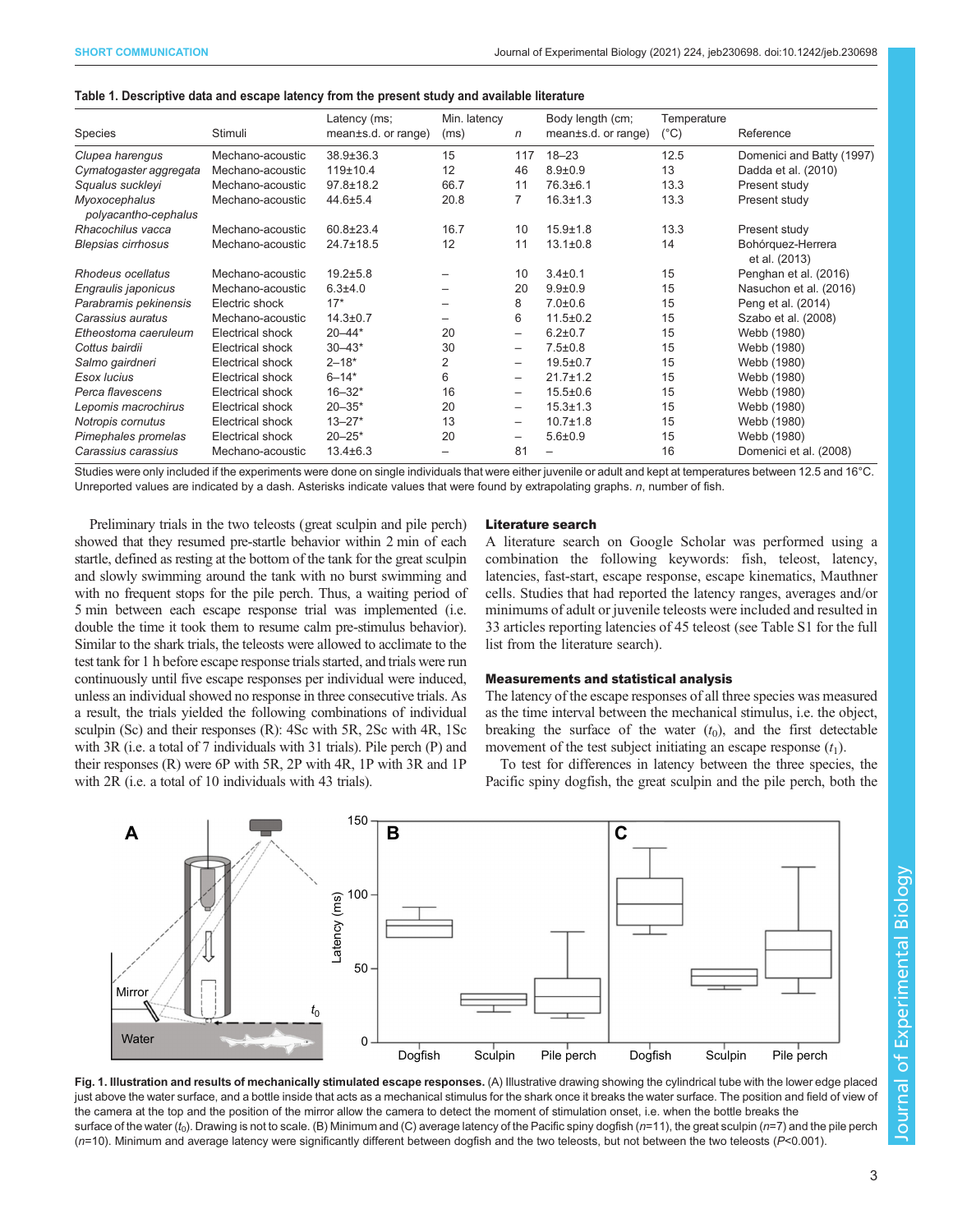average latency and the minimum latency were used. The average latency was taken as an average of all successful trials for each individual. The minimum latency was defined as the shortest latency an individual achieved across all its successful trials. Hence, only one data point (for both minimum and average latency) was used per individual in the statistical analysis and the number of fish  $(n)$  was 11, 7 and 10 for the dogfish, great sculpin and pile perch, respectively. Both datasets were tested for normality with a Kolmogorov–Smirnov and Lillifors test and for homogeneity with a Bartlett chi-squared test. A one-way ANOVA was then run followed by a Tukey HSD for multiple comparisons. Lastly, a linear regression analysis was performed on the distance between the stimulus and the shark (using the point on the shark that was closest to the stimulus) and the latency of the first escape response of each individual to test whether distance to the stimulus had an effect on latency.

Latency was measured using the video-analysis program Kinovea (version 0.8.15), statistical analysis was performed in Statistica (version 13.3.704) and graphic illustrations were made in Graphpad Prism 8 (version 8.2.1. 2019).

### RESULTS AND DISCUSSION

The latency of escape responses (based on  $n=37$  trials) of the Pacific spiny dogfish showed a clear peak in the frequency distribution, with 56.8% being between 70 and 80 ms (Fig. 2). The shortest latency was recorded at 66.67 ms and the mean latency was  $97.75\pm$ 18.17 ms (mean $\pm$ s.d., *n*=11; [Table 1](#page-2-0)). We found no effect of the distance between the shark and the stimulus on the latency to response for this species  $(F_{1,9} = 0.9183, P = 0.36; R^2 = 0.0927)$ .

Among the teleosts, the mean latency was 44.15±5.39 ms (mean± s.d.,  $n=7$ ) for the great sculpin and  $64.33\pm23.42$  ms (mean $\pm$ s.d.,  $n=10$ ) for the pile perch ([Table 1](#page-2-0)). A one-way ANOVA found significant differences for both the minimum  $(F_{2,25}=46.2, P<0.0001)$ and average latency  $(F_{2,25}=17.8, P<0.0001)$ . Specifically, 90.3% of latencies for the great sculpin and 67.4% for the pile perch were

shorter than the shortest dogfish latency (66.7 ms). A post hoc test (Tukey HSD) showed that both the great sculpin  $(P<0.001)$  and the pile perch  $(P<0.001)$  had significantly shorter minimum and average latencies than the Pacific spiny dogfish whereas neither differed between the two teleost  $(P=0.624$  and  $P=0.106$ , respectively) [\(Fig. 1](#page-2-0)B,C). Both the great sculpin and pile perch exhibited a clear peak in frequency at 30 ms (Fig. 2) and a minimum latency more than 3 times shorter than that of the Pacific spiny dogfish [\(Table 1](#page-2-0)). The shiner perch from [Dadda et al. \(2010\)](#page-4-0) had a peak between 20 and 30 ms and the silver-spotted sculpin from [Bohórquez-Herrera et al.](#page-4-0) [\(2013\)](#page-4-0) had a peak at 10 ms (Fig. 2). Both had about 5.5 times lower minimum latency than that of the Pacific spiny dogfish [\(Table 1](#page-2-0)). The Pacific spiny dogfish also had between 2.2 and 33.3 times longer minimum latency than the 18 different teleosts species tested at similar temperatures (12.5–16°C) ([Table 1\)](#page-2-0). While statistics cannot be run because of the lack of raw data from many previous studies, the relative difference appears considerable. Similarly, the Pacific spiny dogfish had between 2.2 and 33.3 times longer minimum latency than the 48 different teleosts identified across 35 different studies with various environmental and experimental conditions (see [Table S1\)](http://jeb.biologists.org/lookup/doi/10.1242/jeb230698.supplemental).

It is evident from both the minimum and average latency that the Pacific spiny dogfish reacts slower to a predatory stimulus than all other examined teleosts, probably because of the absence of Mauthner cells [\(Bone, 1977\)](#page-4-0). Previous studies of fishes with and without these interneurons have shown longer latencies in species lacking them [\(DiDomenico et al., 1988](#page-4-0); [Nissanov et al., 1990](#page-5-0); [Greenwood et al., 2010\)](#page-5-0). For instance, [Greenwood et al. \(2010\)](#page-5-0) found Tetraodon nigroviridis, which possesses Mauthner cells, to have less than half the response latency than that of Diodon holocanthus (11.2 $\pm$ 1.3 and 27.3 $\pm$ 1.2 ms, respectively), which lack Mauthner cells. Because Mauthner cell are absent in most adult stages of elasmobranchs ([Bone, 1977;](#page-4-0) [Stefanelli, 1980](#page-5-0)), long escape latencies may be a common feature of this taxon.

50 Dogfish  $\Box$  Sculpin **Pile perch** 40  $\Box$  Silver-spotted sculpin Shiner perch  $\frac{6}{5}$  30<br>  $\frac{30}{10}$  20 20 10  $\overline{0}$ 0 10 20 30 40 50 60 70 80 <sup>'</sup> 90 <sup>'</sup> 100 <sup>'</sup> 110 <sup>'</sup> 120 <sup>'</sup> 130 Latency (ms)

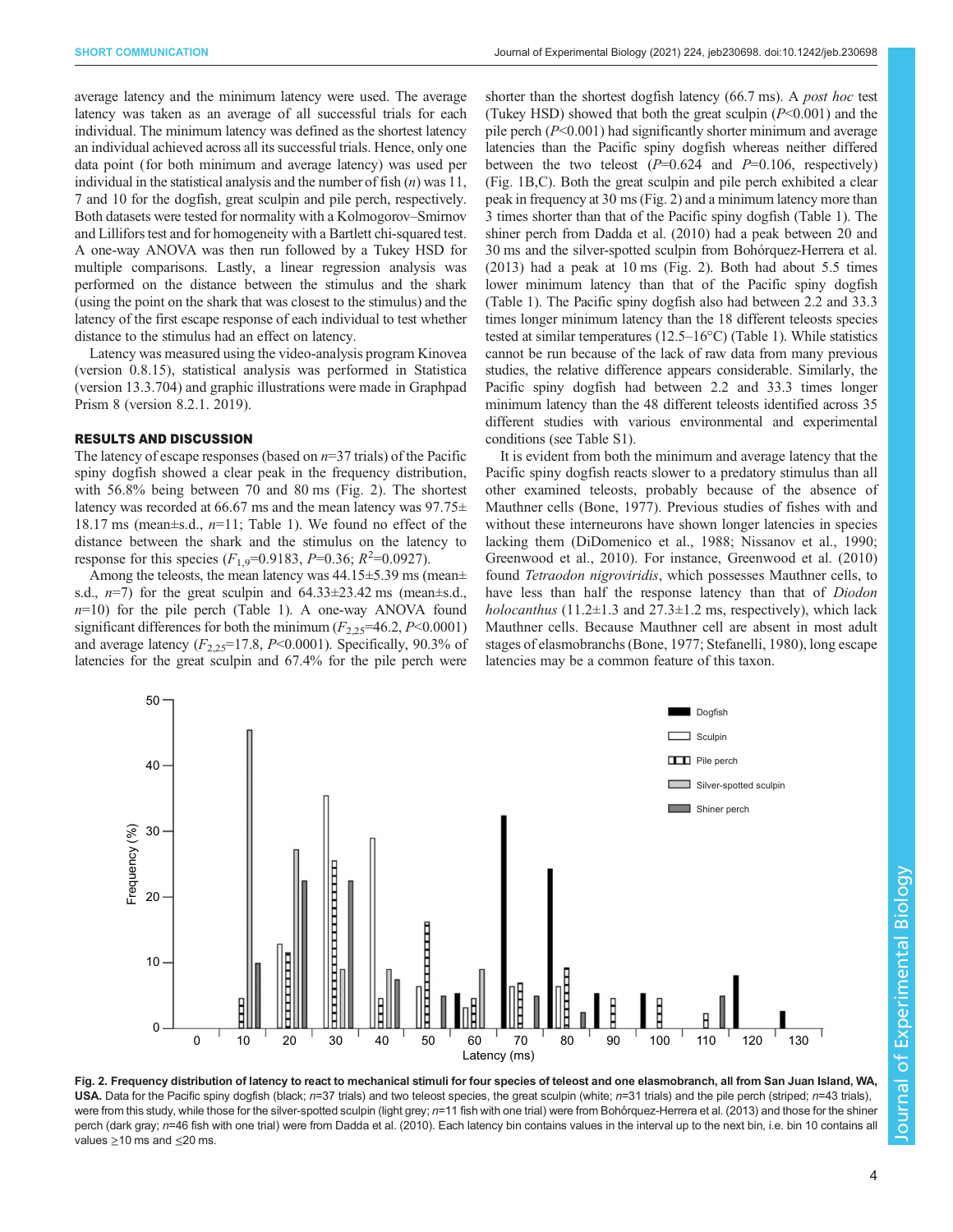<span id="page-4-0"></span>Fish size has been related to differences in performance variables in escape responses (Domenici, 2001). Size could also cause longer latencies because of the increased length of axons of the Mauthner cells with increased body size and the possible lack of compensation in larger fish [\(Funch et al., 1981\)](#page-5-0). However, results from [Turesson](#page-5-0) [and Domenici \(2007\)](#page-5-0) showed that no relationship could be found between total body length and minimum latency of gray mullets ranging from 6.1 to 28.5 cm. The size range used in this study was larger (76.25 $\pm$ 6.05 cm for the Pacific spiny dogfish and 15.85 $\pm$ 1.76 cm for the pile perch, means±s.d.) [\(Table 1\)](#page-2-0). Therefore, we cannot exclude that size may have played a role in the long latencies of the Pacific spiny dogfish, although it is unlikely to have caused such a large difference in latency given that a 22 cm range did not generate any effect ([Turesson and Domenici, 2007](#page-5-0)).

Increasing distance from the fish to where the object breaks the surface of the water (the stimulus) has been shown to increase the latency and slow turning rate during an escape response (Domenici and Batty, 1994; Domenici and Batty, 1997). Here, we found no relationship between the distance to the stimulus and the latency of the Pacific spiny dogfish, possibly because we used a smaller range of stimulus distances (1.1–15.9 cm used here as opposed to 25– 55 cm in Domenici and Batty, 1997). Because of the difference in water height between the experimental tank for the teleost and sharks (21 and 45 cm, respectively), we cannot exclude that stimulus distance was consistently longer for the sharks than for the teleost, causing the sharks to have higher latencies. However, we kept the stimulus distance short which is likely to be the reason why we found no relationship between stimulus distance and latency, in line with Domenici and Batty (1997), who found that almost 100% of the escape responses were of short latency for herring below a stimulus distance of 35 cm. In addition, other previous work on teleosts used a longer stimulus range (e.g. 8.3–24.8 cm in Bohórquez-Herrera et al., 2013, and 11.8–37.6 cm in Dadda et al.,  $2010$ ) than we used  $(1.1-15.9 \text{ cm})$ , yet the latencies found in such previous work were much shorter than those found for the dogfish. Therefore, it is unlikely that an increase in vertical distance of only a few centimeters was the cause of the longer latencies of the Pacific spiny dogfish.

The disadvantage the Pacific spiny dogfish might suffer in terms of predator avoidance by having longer response latencies ([Katzir](#page-5-0) [and Camhi, 1993; McCormick et al., 2018](#page-5-0); [Hecker et al., 2020\)](#page-5-0) could be counteracted by other types of performance in a predator– prey situation. Domenici et al. (2004), for example, found that the Pacific spiny dogfish had a small relative turning radius (in body lengths) compared with most other teleosts, which is probably due to its morphology exhibiting comparatively high maneuverability and flexibility [\(Webb, 1978a](#page-5-0), [1984;](#page-5-0) Domenici et al., 2004). A tight turning radius can be important during predator–prey interactions [\(Howland, 1974](#page-5-0); [Webb, 1976\)](#page-5-0), as prey usually have a much tighter turning radius than their predators, which can be used to their advantage [\(Weihs and Webb, 1984](#page-5-0); Domenici, 2001). [Webb \(1976\)](#page-5-0) suggested that it is a relevant trait for survival and a key variable when evaluating performance in a predator–prey interaction. Hence, the dogfish species might be able to make up for the longer latency by turning at the same rate as teleosts but with a smaller radius (Domenici et al., 2004), thereby regaining some advantage in maneuverability both as predator and as prey.

Our study shows that the shortest latency of escape responses that the Pacific spiny dogfish was able to achieve was at least 3 times longer than that of teleosts from the same environment. Taken together with results from previous studies, our findings support the hypothesis that the absence of Mauthner cells in the Pacific spiny

dogfish and other elasmobranchs may be associated with longer latencies when escaping from a threat.

#### Acknowledgements

We thank the University of Washington's Friday Harbor Laboratories, San Juan Islands, Washington, USA, for financial and logistic support as well as the Solar foundation of 1978, the Elisabeth and Knud Petersen foundation and the William Demant foundation for providing us with individual funds to cover travel and tuition costs.

## Competing interests

The authors declare no competing or financial interests.

#### Author contributions

Conceptualization: M. Schakmann, V.B., M. Sogaard, J.J., J.S., P.D.; Methodology: M. Schakmann, V.B., M. Sogaard, J.J., J.S., P.D.; Validation: M. Schakmann, V.B., M. Sogaard, J.J., J.S., P.D.; Formal analysis: M. Schakmann, V.B., J.J., J.S., P.D.; Investigation: M. Schakmann, V.B., M. Sogaard, J.J., J.S., P.D.; Resources: J.J., J.S., P.D.; Data curation: M. Schakmann, V.B., M. Sogaard, J.J., J.S., P.D.; Writing original draft: M. Schakmann; Writing - review & editing: M. Schakmann, V.B., M. Sogaard, J.J., J.S., P.D.; Visualization: M. Schakmann, V.B., M. Sogaard, J.J., J.S., P.D.; Supervision: J.J., J.S., P.D.; Project administration: V.B., J.J., J.S., P.D.; Funding acquisition: M. Schakmann, V.B., M. Sogaard.

#### Funding

This research received no specific grant from any funding agency in the public, commercial or not-for-profit sectors.

#### Supplementary information

Supplementary information available online at <https://jeb.biologists.org/lookup/doi/10.1242/jeb.230698.supplemental>

#### References

- Bangley, C. W. and Rulifson, R. A. [\(2014\). Feeding habits, daily ration, and](https://doi.org/10.1080/02755947.2014.902410) [potential predatory impact of mature female Spiny Dogfish in North Carolina](https://doi.org/10.1080/02755947.2014.902410) coastal waters. N. Am. J. Fisheries Manag. 34[, 668-677. doi:10.1080/02755947.](https://doi.org/10.1080/02755947.2014.902410) [2014.902410](https://doi.org/10.1080/02755947.2014.902410)
- Batty, R. [\(1989\). Escape responses of herring larvae to visual stimuli.](https://doi.org/10.1017/S0025315400031039) J. Mar. Biol. Assoc. U. K. 69[, 647-654. doi:10.1017/S0025315400031039](https://doi.org/10.1017/S0025315400031039)
- Batty, R. and Blaxter, J. (1992). The effect of temperature on the burst swimming performance of fish larvae. J. Exp. Biol. 170, 187-201.
- [Bhattacharyya, K., McLean, D. L. and MacIver, M. A.](https://doi.org/10.1016/j.cub.2017.08.012) (2017). Visual threat [assessment and reticulospinal encoding of calibrated responses in larval](https://doi.org/10.1016/j.cub.2017.08.012) zebrafish. Curr. Biol. 27[, 2751-2762.e6. doi:10.1016/j.cub.2017.08.012](https://doi.org/10.1016/j.cub.2017.08.012)
- Bohó[rquez-Herrera, J., Kawano, S. M. and Domenici, P.](https://doi.org/10.1093/icb/ict031) (2013). Foraging [behavior delays mechanically-stimulated escape responses in fish.](https://doi.org/10.1093/icb/ict031) Integr. Comp. Biol. 53[, 780-786. doi:10.1093/icb/ict031](https://doi.org/10.1093/icb/ict031)
- Bone, Q. [\(1977\). Mauthner neurons in elasmobranchs.](https://doi.org/10.1017/S0025315400021391) J. Mar. Biol. Assoc. U. K. 57, [253-259. doi:10.1017/S0025315400021391](https://doi.org/10.1017/S0025315400021391)
- [Dadda, M., Koolhaas, W. H. and Domenici, P.](https://doi.org/10.1098/rsbl.2009.0904) (2010). Behavioural asymmetry [affects escape performance in a teleost fish.](https://doi.org/10.1098/rsbl.2009.0904) Biol. Lett. 6, 414-417. doi:10.1098/ [rsbl.2009.0904](https://doi.org/10.1098/rsbl.2009.0904)
- [DiDomenico, R., Nissanov, J. and Eaton, R. C.](https://doi.org/10.1016/0006-8993(88)90310-1) (1988). Lateralization and [adaptation of a continuously variable behavior following lesions of a reticulospinal](https://doi.org/10.1016/0006-8993(88)90310-1) command neuron. Brain Res. 473[, 15-28. doi:10.1016/0006-8993\(88\)90310-1](https://doi.org/10.1016/0006-8993(88)90310-1)
- Domenici, P. [\(2001\). The scaling of locomotor performance in predator](https://doi.org/10.1016/S1095-6433(01)00465-2)–prey encounters: from fish to killer whales. [Comp. Biochem. Physiol. Part A: Mol. Integr.](https://doi.org/10.1016/S1095-6433(01)00465-2) Physiol. 131[, 169-182. doi:10.1016/S1095-6433\(01\)00465-2](https://doi.org/10.1016/S1095-6433(01)00465-2)
- Domenici, P. (2010). Context–[dependent variability in the components of fish](https://doi.org/10.1002/jez.580) [escape response: integrating locomotor performance and behavior.](https://doi.org/10.1002/jez.580) J. Exp. [Zoolog. Part A: Ecol. Genet. Physiol.](https://doi.org/10.1002/jez.580) 313A, 59-79. doi:10.1002/jez.580
- Domenici, P. and Batty, R. S. [\(1994\). Escape manoeuvres of schooling Clupea](https://doi.org/10.1111/j.1095-8649.1994.tb01086.x) harengus. J. Fish Biol. 45[, 97-110. doi:10.1111/j.1095-8649.1994.tb01086.x](https://doi.org/10.1111/j.1095-8649.1994.tb01086.x)
- Domenici, P. and Batty, R. S. [\(1997\). Escape behaviour of solitary herring \(](https://doi.org/10.1007/s002270050065)Clupea harengus[\) and comparisons with schooling individuals.](https://doi.org/10.1007/s002270050065) Mar. Biol. 128, 29-38. [doi:10.1007/s002270050065](https://doi.org/10.1007/s002270050065)
- Domenici, P. and Blake, R. (1997). The kinematics and performance of fish faststart swimming. J. Exp. Biol. 200, 1165-1178.
- Domenici, P. and Hale, M. E. [\(2019\). Escape responses of fish: a review of the](https://doi.org/10.1242/jeb.166009) [diversity in motor control, kinematics and behaviour.](https://doi.org/10.1242/jeb.166009) J. Exp. Biol. 222, jeb166009. [doi:10.1242/jeb.166009](https://doi.org/10.1242/jeb.166009)
- [Domenici, P., Standen, E. M. and Levine, R. P.](https://doi.org/10.1242/jeb.01015) (2004). Escape manoeuvres in the [spiny dogfish \(Squalus acanthias\).](https://doi.org/10.1242/jeb.01015) J. Exp. Biol. 207, 2339-2349. doi:10.1242/jeb. [01015](https://doi.org/10.1242/jeb.01015)